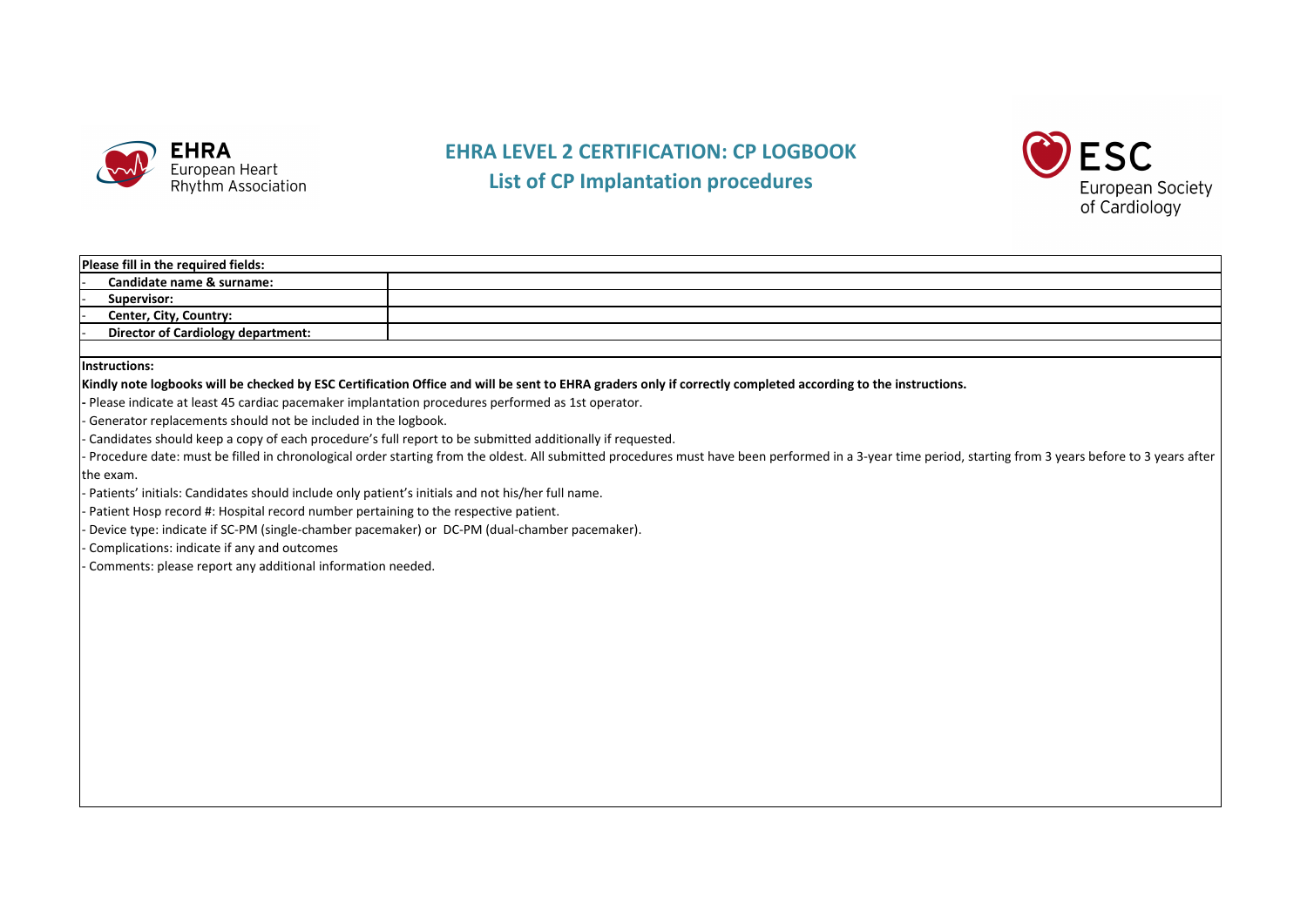| #                                                                                                            | Procedure date | Patients'<br>initiais | Patient Hosp record# | Device type | Complications | Comments |
|--------------------------------------------------------------------------------------------------------------|----------------|-----------------------|----------------------|-------------|---------------|----------|
| $\overline{1}$                                                                                               |                |                       |                      |             |               |          |
| $\overline{2}$                                                                                               |                |                       |                      |             |               |          |
| $\overline{\mathbf{3}}$                                                                                      |                |                       |                      |             |               |          |
| $\overline{4}$                                                                                               |                |                       |                      |             |               |          |
| $\overline{\phantom{0}}$                                                                                     |                |                       |                      |             |               |          |
| $\overline{6}$                                                                                               |                |                       |                      |             |               |          |
| $\overline{7}$                                                                                               |                |                       |                      |             |               |          |
| $\overline{\mathbf{8}}$                                                                                      |                |                       |                      |             |               |          |
| $\overline{9}$                                                                                               |                |                       |                      |             |               |          |
| 10                                                                                                           |                |                       |                      |             |               |          |
|                                                                                                              |                |                       |                      |             |               |          |
|                                                                                                              |                |                       |                      |             |               |          |
| $\begin{array}{r} \n \overline{11} \\ \overline{12} \\ \overline{13}\n \end{array}$                          |                |                       |                      |             |               |          |
|                                                                                                              |                |                       |                      |             |               |          |
| $\begin{array}{r} 14 \\ \hline 15 \\ \hline 16 \\ \hline 17 \\ \hline 18 \\ \hline 19 \\ \hline \end{array}$ |                |                       |                      |             |               |          |
|                                                                                                              |                |                       |                      |             |               |          |
|                                                                                                              |                |                       |                      |             |               |          |
|                                                                                                              |                |                       |                      |             |               |          |
|                                                                                                              |                |                       |                      |             |               |          |
| $20\degree$                                                                                                  |                |                       |                      |             |               |          |
| $\frac{21}{22}$                                                                                              |                |                       |                      |             |               |          |
|                                                                                                              |                |                       |                      |             |               |          |
| 23                                                                                                           |                |                       |                      |             |               |          |
|                                                                                                              |                |                       |                      |             |               |          |
| $\begin{array}{r} \n \overline{)24} \\ \overline{25} \\ \overline{26}\n \end{array}$                         |                |                       |                      |             |               |          |
|                                                                                                              |                |                       |                      |             |               |          |
| 27                                                                                                           |                |                       |                      |             |               |          |
| $\frac{28}{29}$                                                                                              |                |                       |                      |             |               |          |
|                                                                                                              |                |                       |                      |             |               |          |
| $\frac{30}{31}$<br>$\frac{31}{32}$<br>$\frac{32}{33}$                                                        |                |                       |                      |             |               |          |
|                                                                                                              |                |                       |                      |             |               |          |
|                                                                                                              |                |                       |                      |             |               |          |
|                                                                                                              |                |                       |                      |             |               |          |
|                                                                                                              |                |                       |                      |             |               |          |
|                                                                                                              |                |                       |                      |             |               |          |
|                                                                                                              |                |                       |                      |             |               |          |
| $\frac{34}{35}$<br>$\frac{36}{37}$<br>$\frac{38}{39}$                                                        |                |                       |                      |             |               |          |
|                                                                                                              |                |                       |                      |             |               |          |
|                                                                                                              |                |                       |                      |             |               |          |
| 40                                                                                                           |                |                       |                      |             |               |          |
|                                                                                                              |                |                       |                      |             |               |          |
| $\frac{41}{42}$                                                                                              |                |                       |                      |             |               |          |